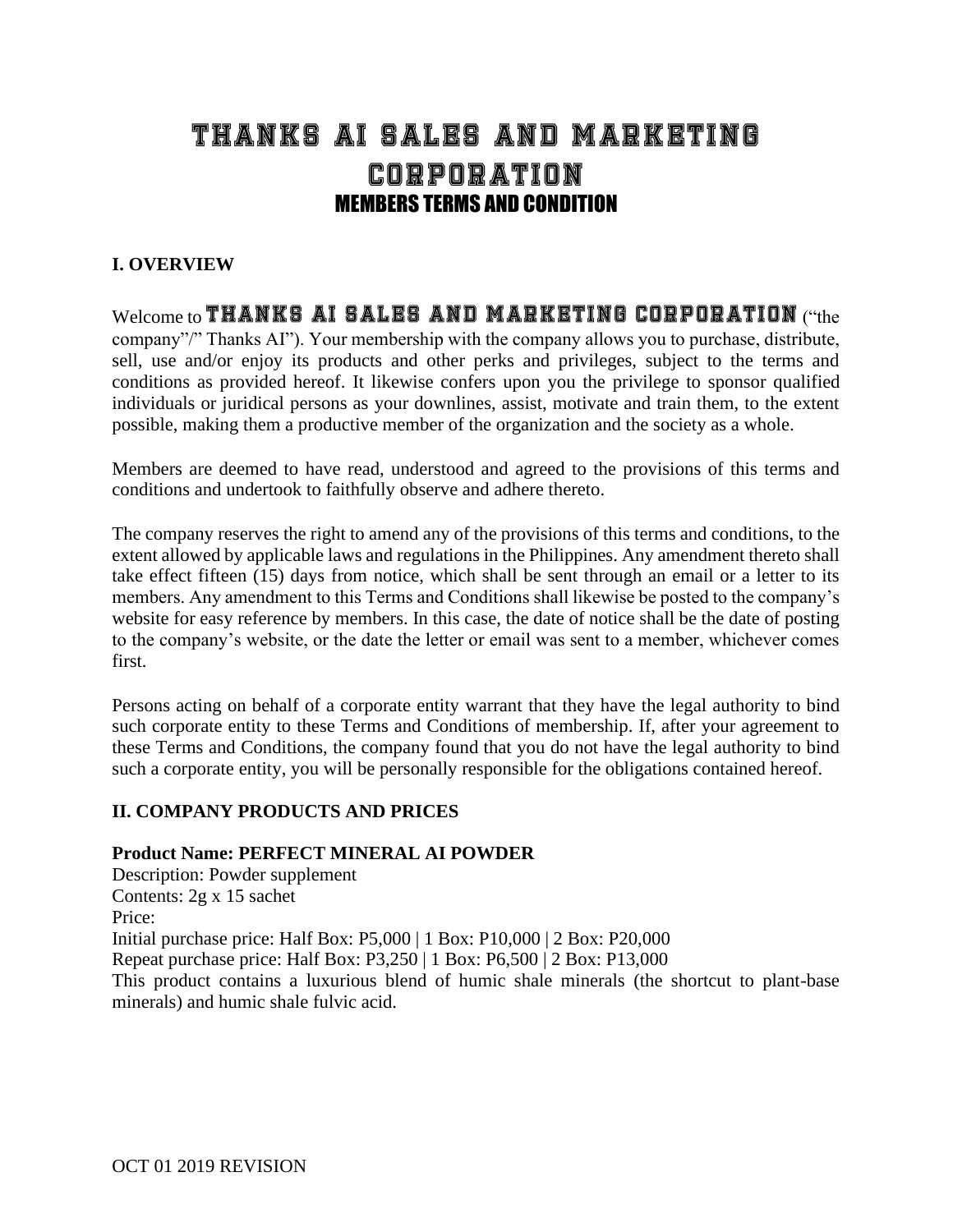## **Product Name: HYBRID MINERAL AI**

Description: Soft capsule supplement containing vegetable-based minerals. Contents: 28.8g (480mg x 60 soft capsule) Price: Initial purchase price: Half Box: P5,000 | 1 Box: P10,000 | 2 Box: P20,000 Repeat purchase price: Half Box: P3,250 | 1 Box: P6,500 | 2 Box: P13,000

This product contains an abundant blend of humic shale minerals (the shortcut to plant-based minerals) and the modern vegetable-based mineral "Replan"

## **Product Name: KAWAII ESSENCE AI**

Description: Beauty lotion in an airless container. Contents: 20ml Price: Initial purchase price: 1 Box: P10,000 | 2 Box: P20,000 Repeat purchase price: 1 Box: P6,500 | 2 Box: P13,000 The beauty lotion "Kawaii Essence" is a luxurious blend of beauty ingredients including plant minerals, proteoglycans, plant stem cell culture extract (edelweiss callus culture extract), and hyaluronic acid that gives your skin what it needs. "Kawaii Essence" is a beauty lotion produced meticulously without any additional preservatives that will maximize the potential of your beauty.

#### **Product Name: PROFIL ®**

Description: Film supplement Contents: 15 sheets Price: Initial purchase price: Half Box: P5,000 | 1 Box: P10,000 | 2 Box: P20,000 Repeat purchase price: Half Box: P3,250 | 1 Box: P6,500 | 2 Box: P13,000 This is a next-generation film, made with a luxurious blend of ultra-pure proteoglycan, extracted using patented alkaline extraction technology.

## **Product Name: CANEAL**

Description: Soft capsule supplement Contents: 29.8g (497mg x 60 soft capsule) Price: Initial purchase price: Half Box: P5,000 | 1 Box: P10,000 | 2 Box: P20,000 Repeat purchase price: Half Box: P3,250 | 1 Box: P6,500 | 2 Box: P13,000 This is a tablet type supplement containing Chitin Chitosan Oligosaccharides.

#### **Initial Purchase Package**

1 Box for 6 Months = P42,500 + FREE (1 Box Product of your Choice) 2 Box for 6 Months = P85,000 + FREE (3 Boxes Product of your Choice) 1 Box for 12 Months = P81,500 + FREE (3 Boxes Product of your Choice) 2 Box for 12 Months = P163,000 + FREE (7 Boxes Product of your Choice) **Repeat Purchase Package** 1 Box for 6 Months = P39,000 + FREE (1 Box Product of your Choice) 2 Box for 6 Months =  $P78,000 + \text{FREE}$  (3 Boxes Product of your Choice) 1 Box for 12 Months = P78,000 + FREE (3 Boxes Product of your Choice)

2 Box for 12 Months = P156,000 + FREE (7 Boxes Product of your Choice)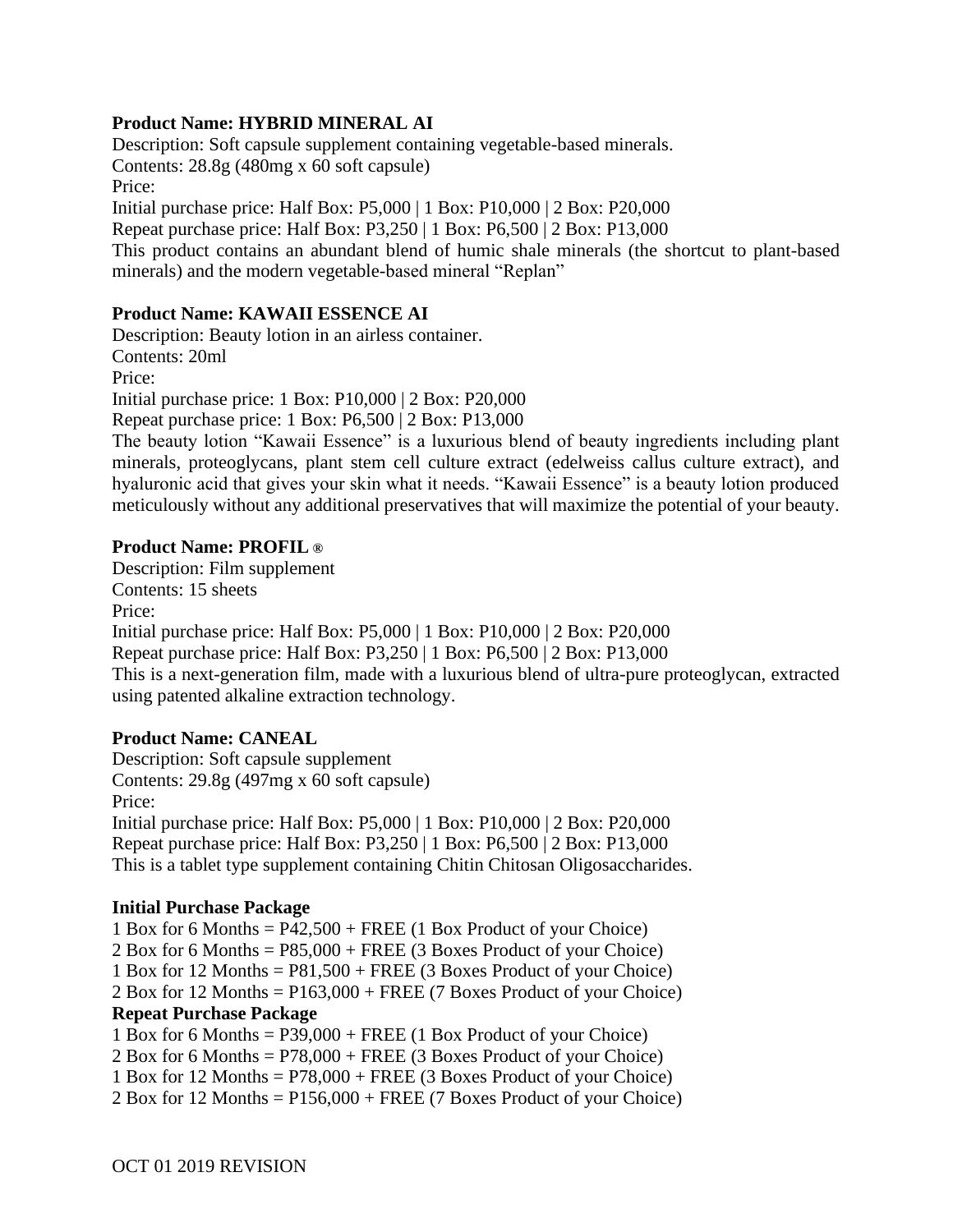# **III. ELIGIBILITY FOR MEMBERSHIP**

Individuals and corporate entities are qualified for membership with Thanks AI, subject to the following requirements:

## **A. Individuals**

- 1. At least eighteen years old and above.
- 2. Resident of the Philippines. Foreign nationals with a valid and existing Alien
- Certificate of Registration (ACR) issued by the Bureau of Immigration;
- 3. Any valid photo-bearing government-issued ID;
- 4. Tax Identification Number (TIN);

## **B. Corporations**

- 1. Articles of Incorporation with Certificate of Registration from the SEC
- 2. By-laws
- 3. Current General Information Sheet

4. A Board Resolution showing the corporation's intention to be a member of Thanks AI, with the name of the person or persons appointed by the Board of Directors to serve as its representative/s for registration with Thanks AI.

# **IV. NO EMPLOYER-EMPLOYEE RELATIONSHIP**

It shall be understood that being a distributor, sponsor, downline, or member of Thanks AI, I am an independent contractor and NOT an employee, agent, partner, or representative of the company. As an independent contractor, I have the option to hire my own people, sponsor, downline, agent or representative which I own full control and responsibility. Thus, I hereby render harmless and free from all sorts and forms of claim, responsibility, liability, and/or obligation, Thanks AI, its, directors, officers, and employees.

## **V. PURCHASE ORDER AND PAYMENT**

Members can have their purchase orders either *in person*, (by personally going to Thanks AI's Office and submit Purchase Orders), *back office* (through the company's official website), by *email*, or by *fax*.

Purchase Orders shall be accompanied by a proof of payment, which is either, an *Official Receipt*  (for cash payment), *Provisional Receipt* (for check payment) *Deposit Slip* (for bank deposit), and *Validation Receipt* (for credit card payment).

Products ordered will be delivered only after payment has been confirmed by Thanks AI's Finance Department.

Orders made on the last day of the month shall be considered as orders for the same month, unless, the last day of the month falls on a holiday or a non-working day, in which case, the order shall be considered placed for the following month.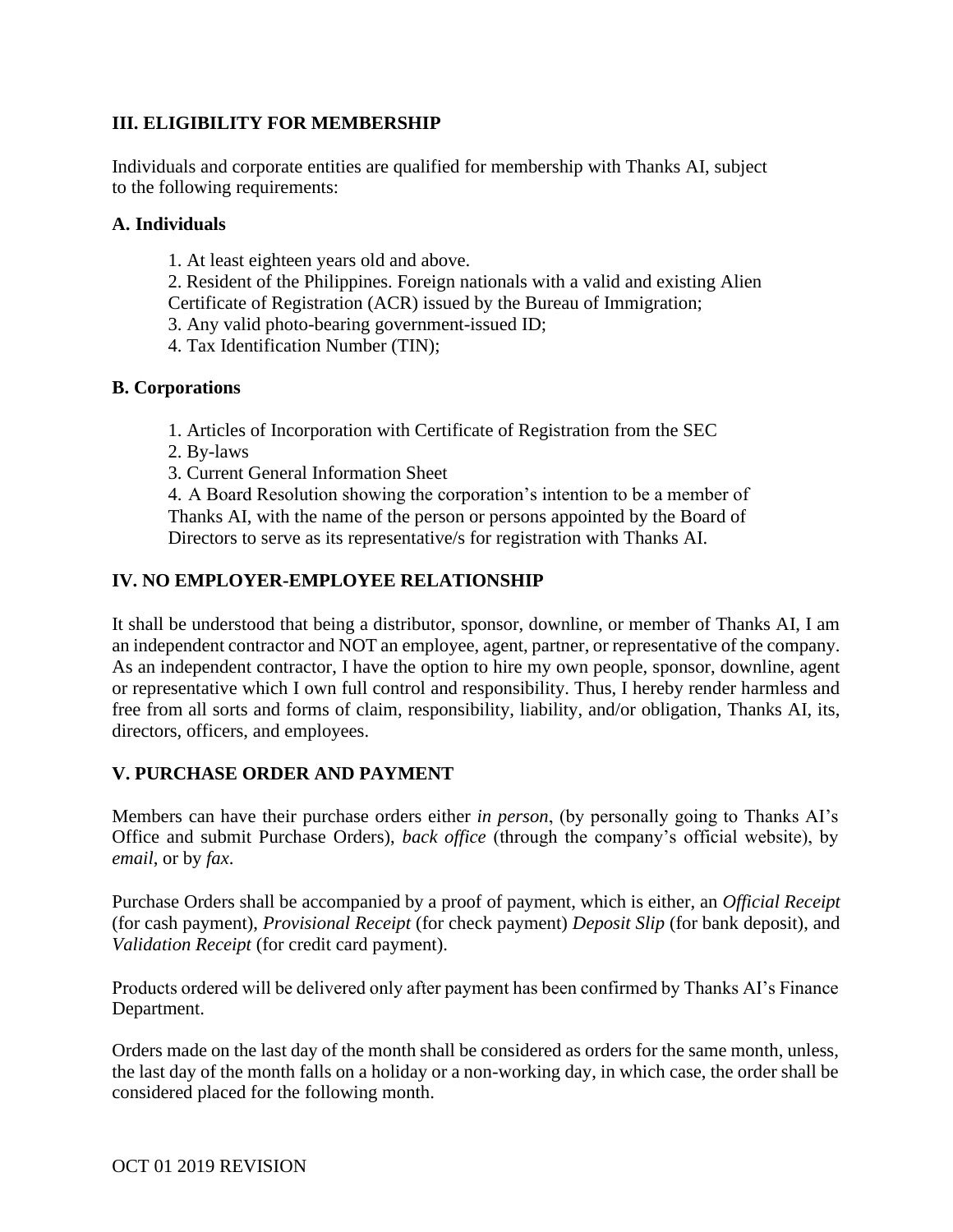#### **VI. RETURNS**

Once ordered and delivered, *no return* of products shall be allowed, unless, the reason for the return is due to hidden defect, or, the products delivered are different from those stated in the Purchase Order. In the latter cases where return is justified, the concerned member must send a *notice of non-acceptance* to Thanks AI, stating the reason for the return, either, by telephone call, email, or online, through *info@thanksai.ph*. All costs of replacement and redelivery shall be for the account of Thanks AI.

#### **VII. BONUSES**

#### **A. RANKING**

Bonuses are given to members on the basis of volume of Thanks AI products purchased, the number of successful referrals, and other factors as herein-contemplated. As a common condition, there must be at least one direct sponsored member (Real Map) that purchased at least one box of product on the left and right sides of the Binary Map to qualify for ranking. For this purpose, members are ranked based on point volume (PV) and growth conditions, as follows:

| <b>Rank</b>           | <b>Point Volume</b><br><b>(Small Leg)</b> | <b>Numbers of Boxes</b><br><b>Purchased</b> | <b>Growth Conditions</b>                                                                                                     |
|-----------------------|-------------------------------------------|---------------------------------------------|------------------------------------------------------------------------------------------------------------------------------|
| Silver                | 120,000                                   | 10-29                                       | None                                                                                                                         |
| Triple Silver         | 360,000                                   | 30-59                                       | None                                                                                                                         |
| Six Silver            | 720,000                                   | 60-99                                       | None                                                                                                                         |
| Gold                  | 1,200,000                                 | 100-299                                     | 2 silver rank lines on<br>the real map make<br>one (1) person on<br>each of the large and<br>small legs of the<br>binary map |
| Triple Gold           | 3,600,000                                 | 300-599                                     | Same as Gold                                                                                                                 |
| Six Gold              | 7,200,000                                 | 600-999                                     | Same as Gold                                                                                                                 |
| Diamond               | 12,000,000                                | 1,000-2,999                                 | 2 Gold Rank lines on<br>the real map make 1<br>person on each of the<br>large and small legs<br>of the binary map            |
| <b>Triple Diamond</b> | 36,000,000                                | 3,000-5,999                                 | 4 Gold Rank lines on<br>the real map make 2<br>person on each of the<br>large and small legs<br>of the binary map            |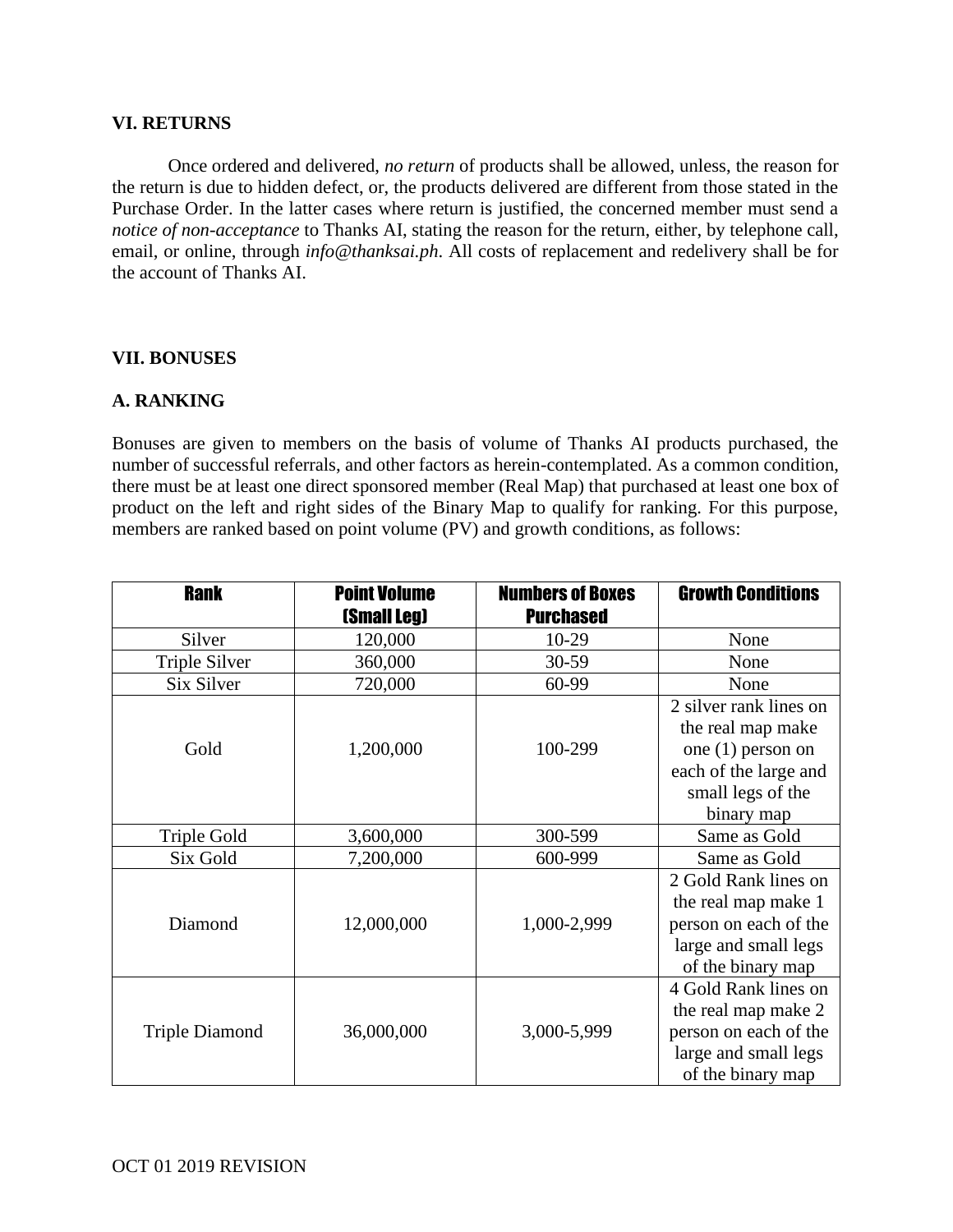| Six Diamond          | 72,000,000  | 6,000-9,999     | 6 Gold Rank lines on<br>the real map make 3<br>person on each of the<br>large and small legs<br>of the binary map |
|----------------------|-------------|-----------------|-------------------------------------------------------------------------------------------------------------------|
| <b>Crown Diamond</b> | 120,000,000 | 10,000 and more | <b>Same as Six</b>                                                                                                |
|                      |             |                 | <b>Diamond</b>                                                                                                    |

## **B. BONUS TYPES**

*Note: If Half Box is purchased, there is only 2 types of bonus can be received (Sponsor Bonus & Pair Bonus).*

1*. Sponsor Bonus* – This is given to a member for every successful referral (individual or corporation) who will register as member (new registrant) and purchase Thanks AI products upon registration. A member (Sponsor) gets P675 for half box, P1350 pesos when a new registrant purchased one (1) box or P4500 when two (2) boxes has been purchased by the new registrant. Sponsor bonus is given on the same day of registration, or, as may be requested by a member. If not claimed upon registration, Sponsor Bonus can still be claimed by a member until the  $5<sup>th</sup>$  day of the following month. Unclaimed Sponsor Bonus, within the periods stated, will be deposited to the member's bank account on/or before the  $25<sup>th</sup>$  of the following month.

*Note*:*In order to earn a sponsor bonus, you need to self-purchased a product on that month. If you do not self-purchased for the said month, you cannot get a sponsor bonus.*

2. *Pairing Bonus* – This is due when there is at least one (1) direct referral on both legs of the member's Binary Map purchasing at least one product in a given month. In computing pairing bonus, the areas with no purchases will be compressed. Pairing Bonus can be obtained as a sum of money in accordance with the following table:

| Direct Recruit<br>Active Member | Self-Purchase | Half Box    | Self-Purchase       | 1 box       | Self-Purchase    | $2$ Box       |
|---------------------------------|---------------|-------------|---------------------|-------------|------------------|---------------|
|                                 | Half pair     | Normal      | Half Pair           | Normal pair | <b>Half Pair</b> | Normal pair   |
|                                 |               | pair        |                     |             |                  |               |
| $2 - 3$ persons                 | 75            | ₱337.50     | ₱337.50             | <b>P675</b> | 75               | 71,350        |
| $4-5$ persons                   | 7225          | <b>2450</b> | <b>2450</b>         | <b>₱900</b> | <b>₱900</b>      | <b>£1,800</b> |
| 6 persons above                 | 7281.25       | ₱562.50     | <sup>₹</sup> 762.50 | 71,125      | 71,125           | 72,250        |

Pair Bonus

Pairing bonus is given every  $25<sup>th</sup>$  day of the following month.

3. *Balance Bonus* – This is computed based on the total sales of the member's large and small legs in a given month. This happens if you have at least one direct reference on both legs of the member's binary map and purchased at least one product for that month. For every purchase of one (1) box, the amount shown in the following table can be obtained depending on member's rank, as follows: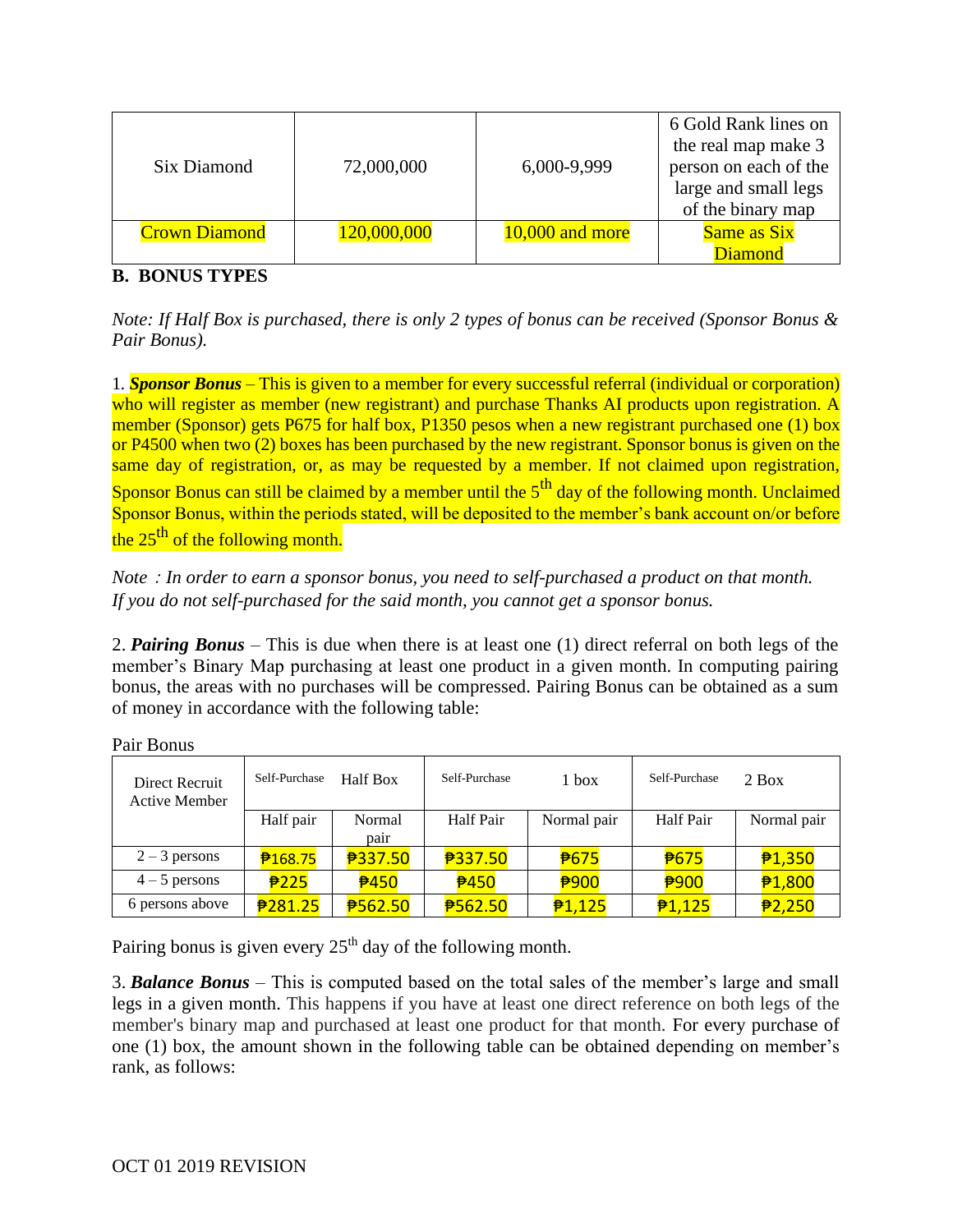| Direct Recruit<br>Active Member | Personal<br>Purchase       | 1 Box                      | Personal<br>Purchase       | $2$ Box                    | <b>Bonus Limit</b>     |
|---------------------------------|----------------------------|----------------------------|----------------------------|----------------------------|------------------------|
|                                 | From 1 Box<br>in Large Leg | From 1 Box in<br>Small Leg | From 1 Box in<br>Large Leg | From 1 Box in<br>Small Leg |                        |
| Silver                          | 722.50                     | 7135                       | $\frac{1}{2}45$            | <b>#270</b>                | <b>050</b><br>P4,950   |
| Triple Silver                   | $\frac{1}{2}45$            | 7135                       | <b>₱90</b>                 | ₱270                       | 721,600                |
| Six Silver                      | $\frac{1}{2}45$            | 7135                       | <b>₱90</b>                 | ₱270                       | <b>001+</b> 3,200      |
| Gold                            | <b>₱67.50</b>              | 7135                       | 7135                       | ₱270                       | <b>004,500</b>         |
| Triple Gold                     | $\frac{1}{2}90$            | 7135                       | 7180                       | ₱270                       | ₱351,000               |
| Six Gold                        | $\frac{1}{2}90$            | 7135                       | 7180                       | 7270                       | ₱702,000               |
| Diamond                         | <b>P112.50</b>             | 7135                       | P225                       | ₱270                       | <b>000 21,395,000</b>  |
| <b>Triple Diamond</b>           | 7135                       | 7135                       | 7270                       | <b>#270</b>                | <sup>₹</sup> 4,860,000 |
| Six Diamond                     | 7135                       | 7135                       | P270                       | ₱270                       | ₱9,720,000             |
| <b>Crown Diamond</b>            | 7135                       | 7135                       | 7270                       | ₱270                       | ₱16,200,000            |

(\*) : The calculation target of the large group is the number of boxes which is five times the sales quantity of the small group.

Balance bonus is given every  $25<sup>th</sup>$  day of the following month.

4. *Global Bonus* – Thanks AI will give six percent (6%) of its total global sales as a Global Bonus to members whose rank is Triple Gold or higher, with at least one (1) direct referral on both large and small legs of the binary map with product purchases. As the rank goes higher, a member can earn up to six percent (6%). Each qualified rank will receive one percent (1%) from the six percent (6%) of the total global sales of Thanks AI, as shown in the table below:

| <b>Complete Rank</b>     | <b>Number of Boxes in Small Leg</b> | %of Global Sales |
|--------------------------|-------------------------------------|------------------|
| Triple Gold or Higher    | 301-600                             | 1%               |
| Six Gold or Higher       | 601-1000                            | 1%               |
| Diamond or Higher        | 1001-3000                           | 1%               |
| Triple Diamond or Higher | 3001-6000                           | 1%               |
| Six Diamond              | 6001-9999                           | 1%               |
| <b>Crown Diamond</b>     | 10000-more                          | $1\%$            |

Global bonus is given every  $25<sup>th</sup>$  day of the following month.

#### **< Global bonus Example >**

**If worldwide sales is** ₱**500 million (1% =** ₱**5 million)**

| <b>Complete Rank</b>     | <b>Number of accomplished</b><br>people | Amount of bonus to be<br>distribute in each<br>member | <b>Final bonus amount</b> |
|--------------------------|-----------------------------------------|-------------------------------------------------------|---------------------------|
| Triple Gold or Higher    | 100 people                              | $\sqrt{2}$ 50,000 (1)                                 | ▶ 50,000                  |
| Six Gold or Higher       | 50 people                               | $\neq$ 100,000 (2)                                    | $\sqrt{2}$ 150,000 (1+2)  |
| Diamond or higher        | 20 people                               | $\neq$ 250,000 (3)                                    | $\neq$ 400,000 (1+2+3)    |
| Triple Diamond or Higher | 10 persons                              | $\sqrt{2}$ 500,000 (4)                                | ₱ 900,000 (1+2+3+4)       |
| Six Diamond              | 5 persons                               | $\pmb{\triangleright}$ 1,000,000 (5)                  | # 1,900,000               |
|                          |                                         |                                                       | $(1+2+3+4+5)$             |
| <b>Crown Diamond</b>     | 1 person                                | $\frac{1}{2}$ 5,000,000 (6)                           | $\frac{11}{6}$ 6,900,000  |
|                          |                                         |                                                       | $(1+2+3+4+5+6)$           |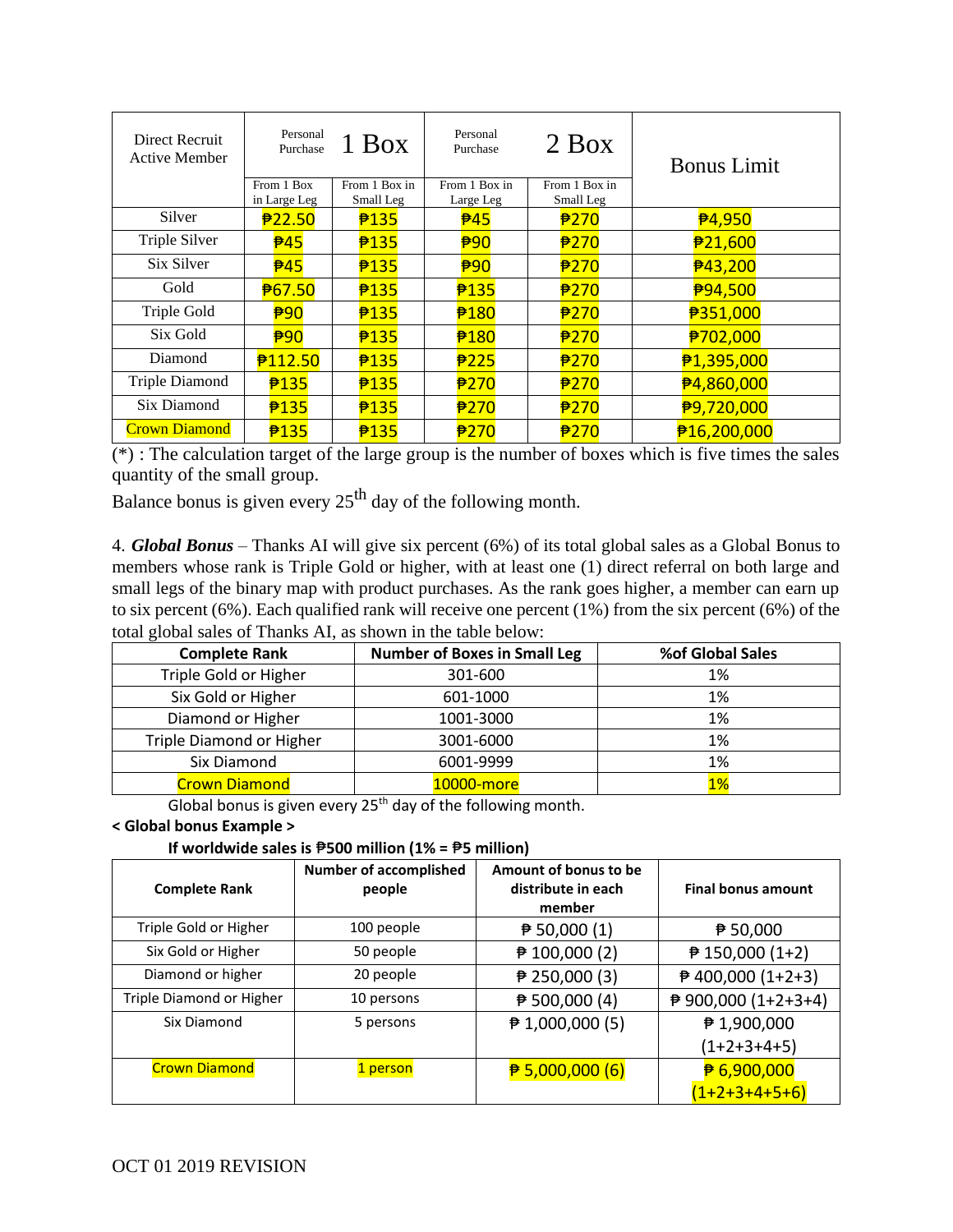5. *Season Bonus* – In the effort to share its profit to its loyal and trustworthy members, Thanks AI launches this newly established type of bonus. When a member achieves three rankings *above the Gold rank* within six (6) months *before* the distribution month (June and December of each year), he/she is qualified to avail Season Bonus. In the binary map, the purchasing member of direct sponsor of at least one person on the left and right.

Thanks AI will give one percent (1%) of its global sales worldwide after the period of six (6) months. The pay-out will be distributed every June and December of each year. We divide this 1% equally by the number of people who acquired season bonus rights.

\*10% of the bonus will be deducted from the commission as withholding tax

\*1% of the bonus will be deducted as contribution for *the improvement of agriculture in the Philippines.*

# **C. BONUS/COMMISSION PAYOUT**

1. The minimum bonus payout shall be  $\frac{1}{2}1125 = 2500$  PV. Bonuses below this amount shall be accumulated until it reaches the minimum amount for payout. The accumulation shall run for one (1) year. The bonus shall be forfeited in favor of the company if the amount does not reach P1125 despite its accumulation for one (1) year.

2. Bonuses shall be forfeited if not claimed after the period of one (1) year.

3. In the case of a bonus payment, when a transfer fee of  $\frac{1}{225}$  = 500PV occurs. We will deduct the cost by subtracting it from the bonus amount. The amount will be deducted for Business Account Management.

4. 2500PV below bonuses will not be deduct the BAM (Business Account Management) Fee. But if the Bonuses is 2500PV above the 500PV BAM will be deducted through your bonuses.

5. If a Member would like to get the Direct Referral Sponsor Bonus on the spot. The deduction will be the ff: P50 Charge/ 10%Tax / 1% *Farming Literacy Foundation*.

6. Monthly Payment Bonus Reduction: 500PV = P225 BAM / 10% Tax / 1% *Farming Literacy Foundation*.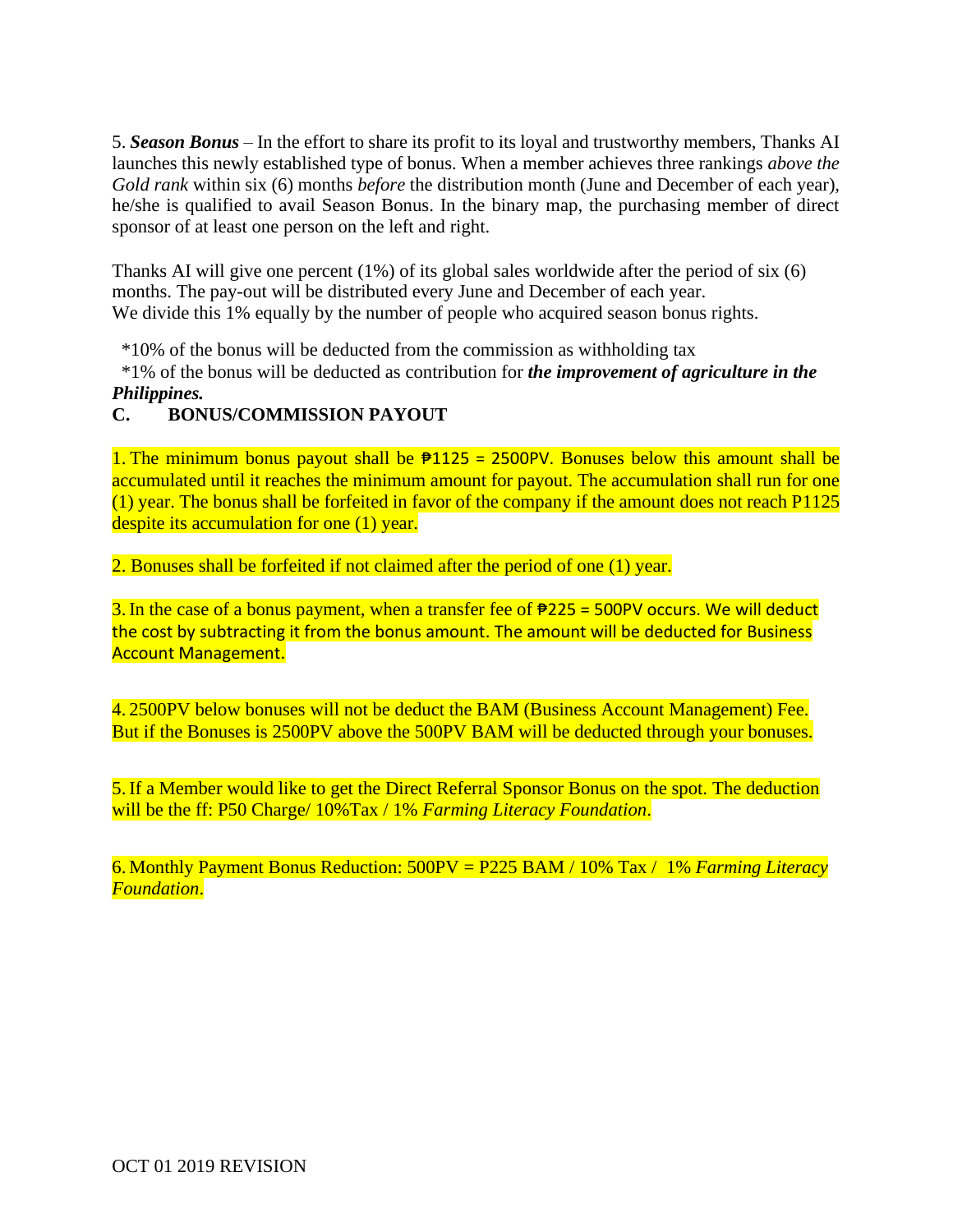## **D. BONUS /COMMISSION ADJUSTMENT**

Members agree that Thanks AI shall deduct one percent (1%) from the members' payout as contribution to the *Farming Literacy Foundation*. Thanks AI has always been a partner of the Philippine government in the development and implementation of projects which are beneficial to the Philippines' natural resources.

We believe that restoration of our natural resources to its normal abundant state is everyone's responsibility. Thus, this contribution, no matter how small it is, would be of great help towards the fulfillment of our social responsibility.

## **VIII. MEMBERS' CONTINUING DUTY**

It shall be the continuing duty of Thanks AI's members to:

1. Submit a written report or notification every-time a change in their membership details (as provided for in the *Membership Form,* they accomplished and submitted) occurs. A Written notice shall be submitted immediately after the occurrence of an event that changes members' specific detail;

2. Obtain prior written approval from Thanks AI's management before appearance for interview with media (television, radio, print, or otherwise) on all matters affecting Thanks AI, its products, business activities, directors, officers and employees;

3. Refrain from creating, uttering and/or circulating, or consent to the creation, utterance, or circulation of misinformation, or any information that would cast a bad impression against Thanks AI, its products, directors, officers and employees, either verbal, written, or whatever form;

4. Refrain from distribution and/or circulation of pamphlets, brochures, or any other marketing materials, letters, or any other forms of written communications, other than those officially coming from Thanks AI and are purposely issued for circulation to its members, patrons or the public as a whole;

5. Ensure compliance with Philippine Laws and regulations;

6. A member should claim their remaining commission before moving to their country of preference; If a member failed to claim the commission before moving to a different country, commissioned will be voided.

## 7. NON-MEMBER(USER) need to re-register if they would like to change their country preferences.

# **IX. AUTOMATIC CANCELLATION OF MEMBERSHIP**

A member who does not have a purchase transaction for a consecutive period of six (6) months shall be deemed resigned and his membership shall be automatically cancelled without further action.